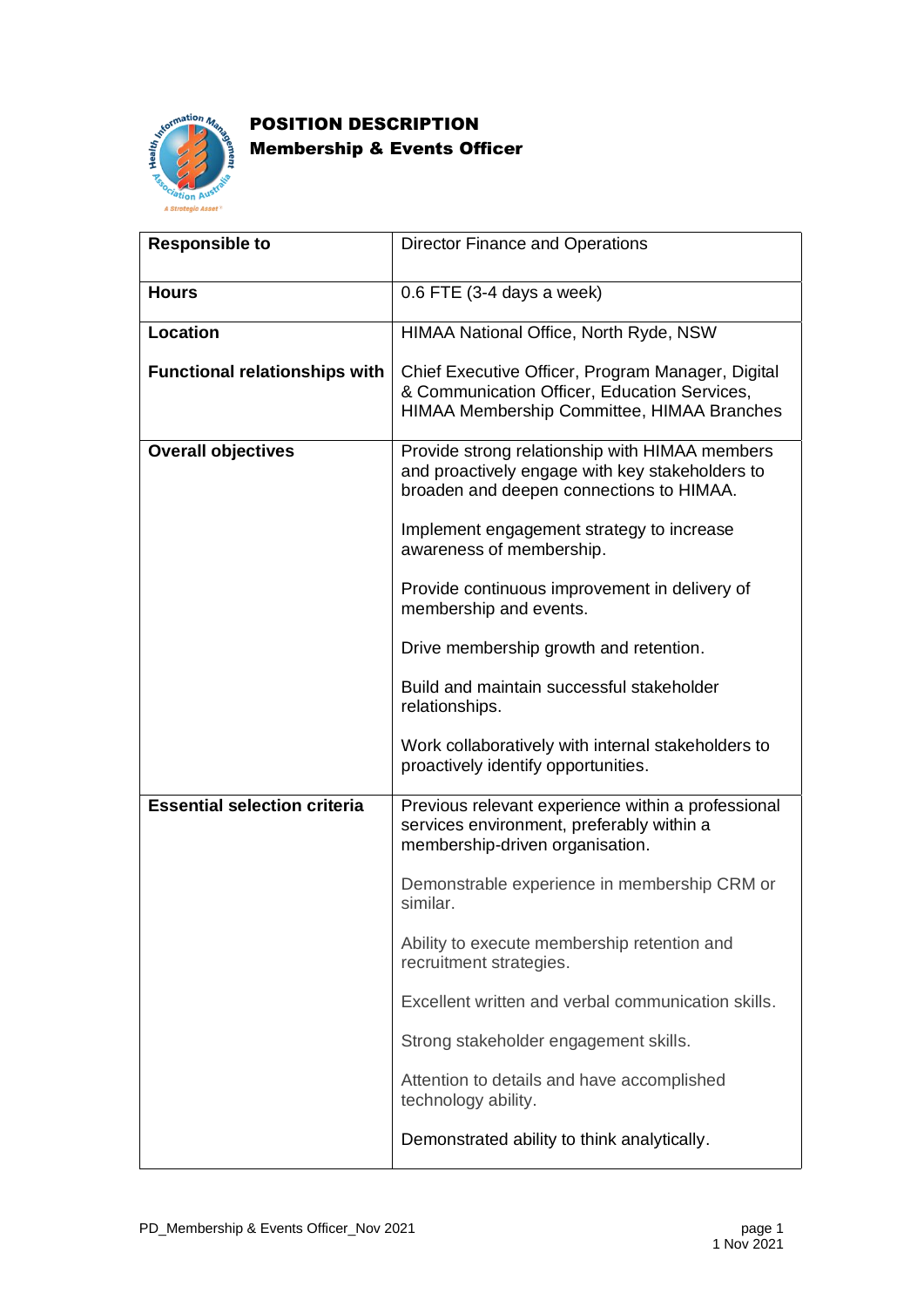|                             | Intermediate-advanced competency in information<br>technology skills in the application of Microsoft 365<br>and Office Suite, WordPress, or relevant CRM in<br>membership. |
|-----------------------------|----------------------------------------------------------------------------------------------------------------------------------------------------------------------------|
| <b>Key responsibilities</b> | <b>Membership Services</b>                                                                                                                                                 |
|                             | Lead point of contact for members, HIMAA<br>branches and Special Interest Groups (SIGs).                                                                                   |
|                             | Engage with members through various channels to<br>ensure their needs and expectations are met.                                                                            |
|                             | Oversee/administer member account management<br>including membership renewals and new<br>applications using CRM system.                                                    |
|                             | Commitment to implement membership recruitment<br>and retention strategies, including but not limited to<br>both individual and organisational membership.                 |
|                             | Drive and implement strategies targeting new<br>members.                                                                                                                   |
|                             | Maintain member satisfaction to support retention.                                                                                                                         |
|                             | Drive membership incentives and promotions to<br>increase the value proposition.                                                                                           |
|                             | Contribute membership information and news<br>items, including member profiles and<br>achievements, to HIMAA's monthly eNewsletter.                                        |
|                             | Manage members' certification through HIMAA<br>Professional Credentialling scheme (PCS).                                                                                   |
|                             | Accurate database management and preparation of<br>membership reports as needed.                                                                                           |
|                             | <b>Professional Development &amp; Branch Events</b>                                                                                                                        |
|                             | Administer branch Professional Development<br>activities and CPD certification.                                                                                            |
|                             | Ability to network and form alliances with<br>universities' course co-ordinator and state branches<br>to support and retain student membership.                            |
|                             | Support membership activities at branch level, such<br>as providing secretariat support and coordination in<br>all aspects of branch event registration and<br>promotion.  |